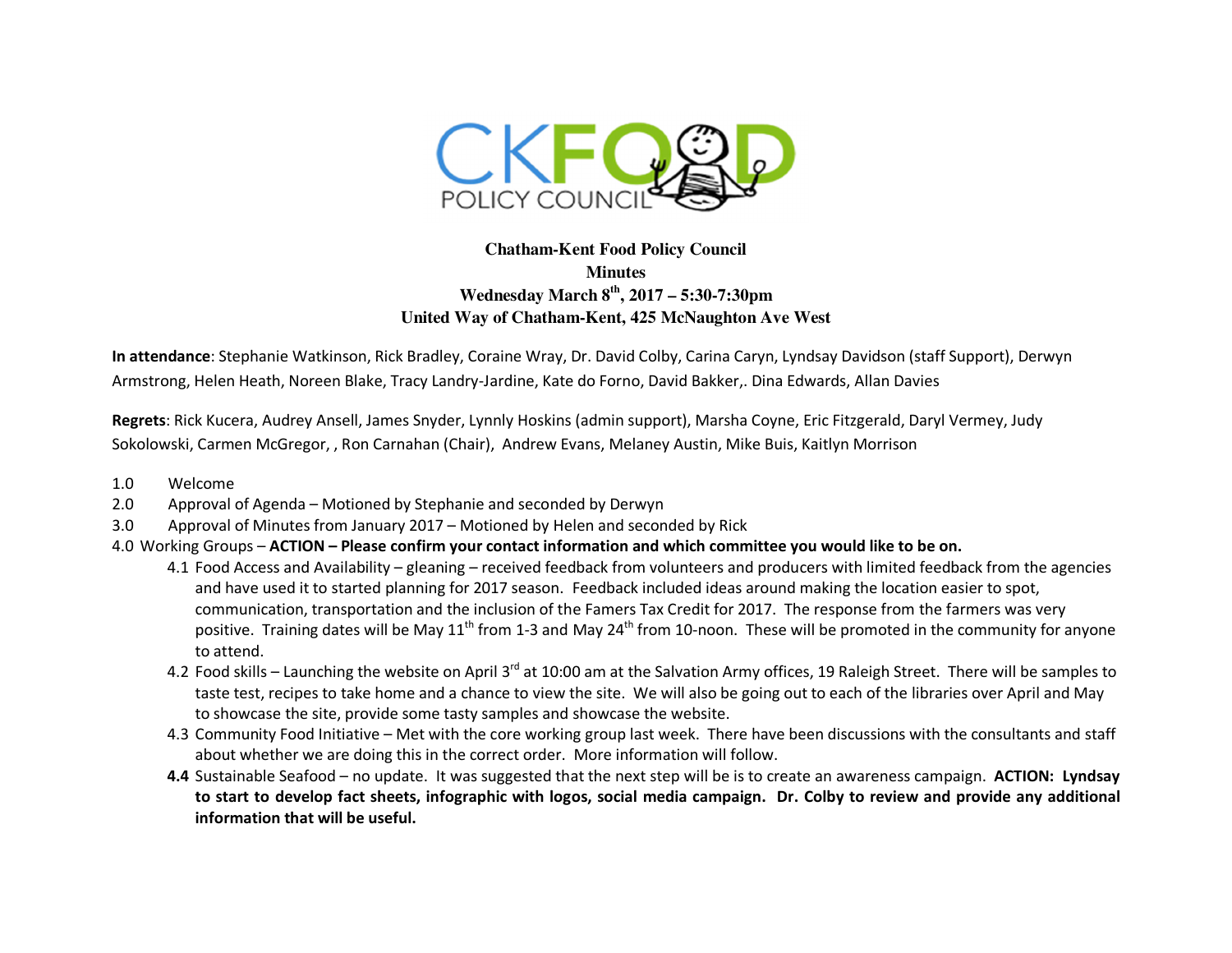- 4.5 Marketing Campaign Committee Still needs to be started**. ACTION: let Lyndsay know if you are interested in being on this committee**.
- 5.0 CKFPC Strategic Plan reviewed the plan to see where we are at. No changes needed at this time.
- 6.0 Old Business
	- 6.1 Super Kids CK theme three was already mentioned at the last meeting choose to boost veggies and fruit. The proposed activities are going in later this week for ministry approval and include lots of exciting activities such as a partnership with schools to do a salad bar challenge, a pilot project in three arenas to include healthy choices at the canteen and vending machines and a farm to daycare pilot project. There will also be "booster" grants that will allow community groups to apply for funds to do specific projects.
	- 6.2 Membership Recruitment vacancies include Health Care/NGO, Economic development/Tourism and Agriculture.
	- 6.3 CK Food Strategy (on Hold)
	- 6.4 Training opportunities Helen shared a training from Community Food Centre Canada on Food Banks and Change Tuesday March  $14<sup>th</sup>$ . No interest at this time but they are archived so people can review if they would like at a later date.
	- 6.5 CKFPC Website and AODA Compliance Lyndsay sent the website to our IT staff for review and received some information back. Some of the health unit staff have gone for training specifically focused on documents (such as work and PDF's) which is transferable to the website as well. Lyndsay will share this information with the FPC members that have offered to help with the website. Lyndsay met with the staff in IT to review the website and will be given access to the program that checks our website so that we have an ongoing list of things to change. This is going to be a big process over the next year.
- 7.0 New Business no new business
- 8.0 Update/sharing on happenings in Chatham-Kent

Allan – SNP – process of doing applications for next year's funding. Farm to schools is going to be starting after March Break in 21 schools, 5 days a week, using local farmers and/or local businesses.

Stephanie – Salvation Army - there is a shortage at the food bank on their shelves as they are almost empty right now. Still need school snacks and toiletries, do have enough for the next few weeks but will need more soon. Have a few food drives coming up. The hydro utility crisis is happening – they are not turning off hydro but are turning off water. Their program only covers utilities, not water so the Salvation Army is also covering water costs. Gas and Hydro One are not run through Chatham-Kent anymore – they go through the United Way of Greater Simcoe which can cause a delay of 4-6 weeks. They have a cooking class starting at the end of March with the Women's Centre.